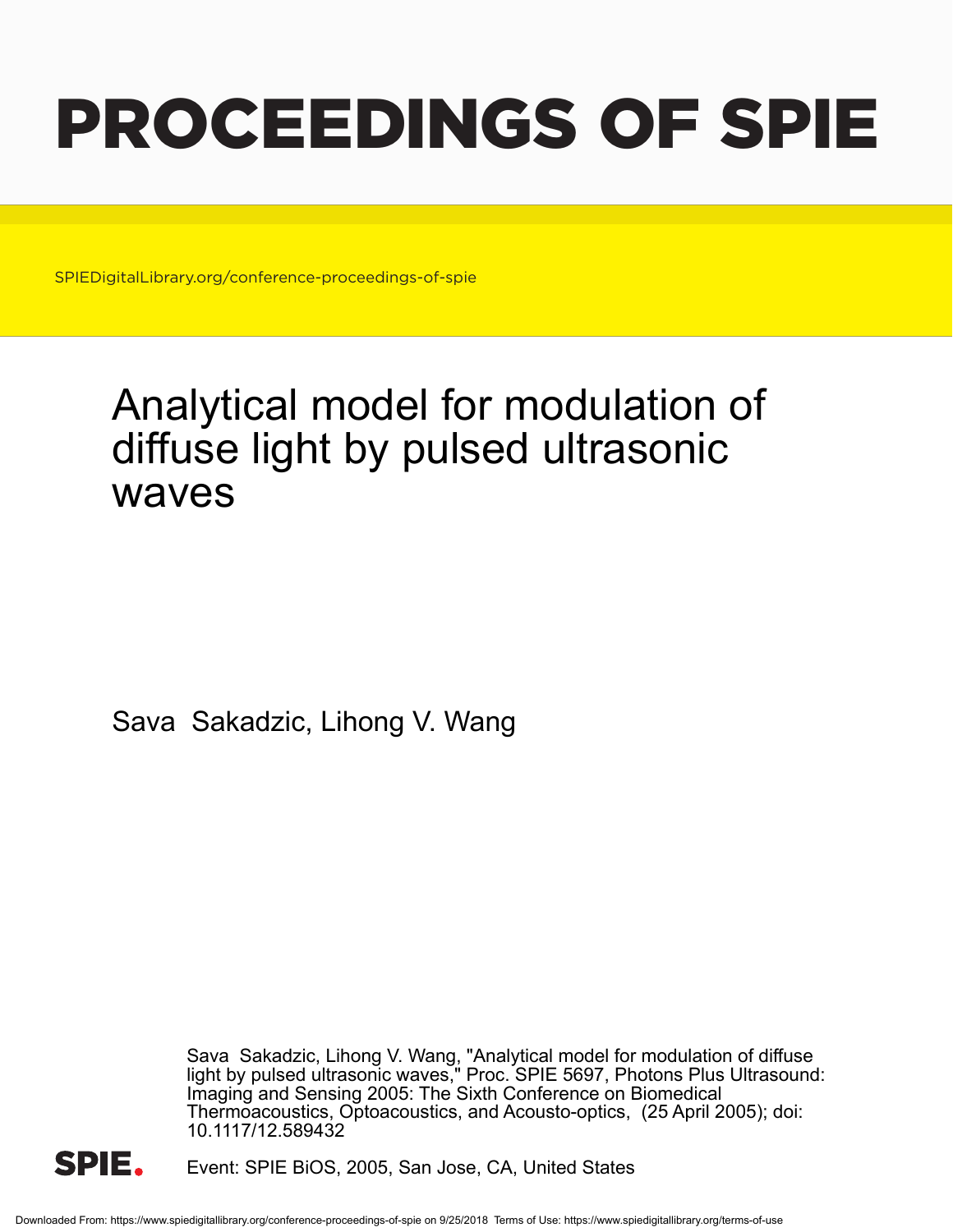### **Analytical model for modulation of diffuse light by pulsed ultrasonic waves**

Sava Sakadžić and Lihong V. Wang

Optical Imaging Laboratory, Department of Biomedical Engineering, Texas A&M University, College Station, Texas 77843-3120

#### **ABSTRACT**

We present an analytical solution for the acousto-optical modulation of multiply scattered light in a medium irradiated with a train of ultrasound pulses. Previous theory is extended to cases where the ultrasound induced optical phase increments between the different scattering events are strongly correlated. The relation between the ultrasound induced motions of the fluid and the optical scatterers is generalized, and it is shown that correlation exists between the optical phase increments that are due to the scatterer movement and to the modulation of the optical index of refraction. Finally, it is shown that compared with the spectrum of the ultrasound pulses, the power spectral density of the acousto-optically modulated light is strongly attenuated toward the higher ultrasound frequencies.

**Keywords:** ultrasonic modulation, acousto-optical tomography, multiply scattered light, autocorrelation function, turbid medium

#### **1. INTRODUCTION**

The optical properties of soft biological tissues in the visible and near-infrared regions are related to the molecular tissue structure. Radiation at these wavelengths is nonionizing, and it has significant potential for the functional imaging and detection of tissue abnormalities. Much effort has been made to develop new soft tissue imaging modalities based on visible and near-infrared radiation.

Ultrasound-modulated optical tomography is a hybrid technique, proposed to provide better resolution for the optical imaging of soft biological tissue by combining ultrasonic resolution and optical contrast. In this technique,<sup>1,2</sup> optical radiation, which has high temporal coherence, and ultrasound are applied simultaneously to soft biological tissue. The intensity of the ultrasound-modulated optical radiation is measured to provide information about the optical properties of the tissue spatially localized in the region of the interaction of the ultrasonic and electromagnetic waves.

In spite of a variety of different experimental configurations that have been invented to efficiently measure the ultrasonically modulated component of the optical intensity emerging from the biological tissue, the exact nature of the acousto-optical effect in a highly optically scattering medium is still not totally understood due to the complicated light-ultrasound interaction in the presence of optical scatterers. Simple theories in the optical diffusion regime under the week scattering approximation have been developed<sup>3–7</sup> that include one or both of the main mechanisms of modulation. Mechanism 1 is optical phase variations that are due to the ultrasonically induced movement of the optical scatterers,  $3, 4$  and mechanism 2 is optical phase variations that are due to ultrasonically induced changes in the optical index of refraction. Mechanism 2 was first modelled by Wang<sup>5</sup> combined with mechanism 1. Subsequently, the model was extended to account for anisotropic optical scattering, Brownian motion, and optical absorption.<sup>7</sup> Due to the limited number of physical configurations where the probability density function of the optical pathlength is analytically known, only slab transmission<sup>5</sup> and reflection<sup>8</sup> geometries are being analytically studied at present. However, the model can be easily incorporated into a Monte Carlo algorithm,  $6, 7$  offering the possibility of exploring a wide spectrum of geometries.

The existing theoretical model was developed for the interaction of a plane, monochromatic (CW) ultrasound wave with diffused light in an infinite scattering medium, neglecting the polarization effects. It is assumed that the ratio of the optical transport mean free path  $l_{tr}$  to the ultrasonic wavelength  $\lambda_a$  is large enough that the ultrasound induced optical phase increments associated with different scattering events are weakly correlated.<sup>4</sup>

Photons Plus Ultrasound: Imaging and Sensing 2005, edited by Alexander A. Oraevsky, Lihong V. Wang, Proceedings of SPIE Vol. 5697 (SPIE, Bellingham, WA, 2005) 1605-7422/05/\$15 · doi: 10.1117/12.589432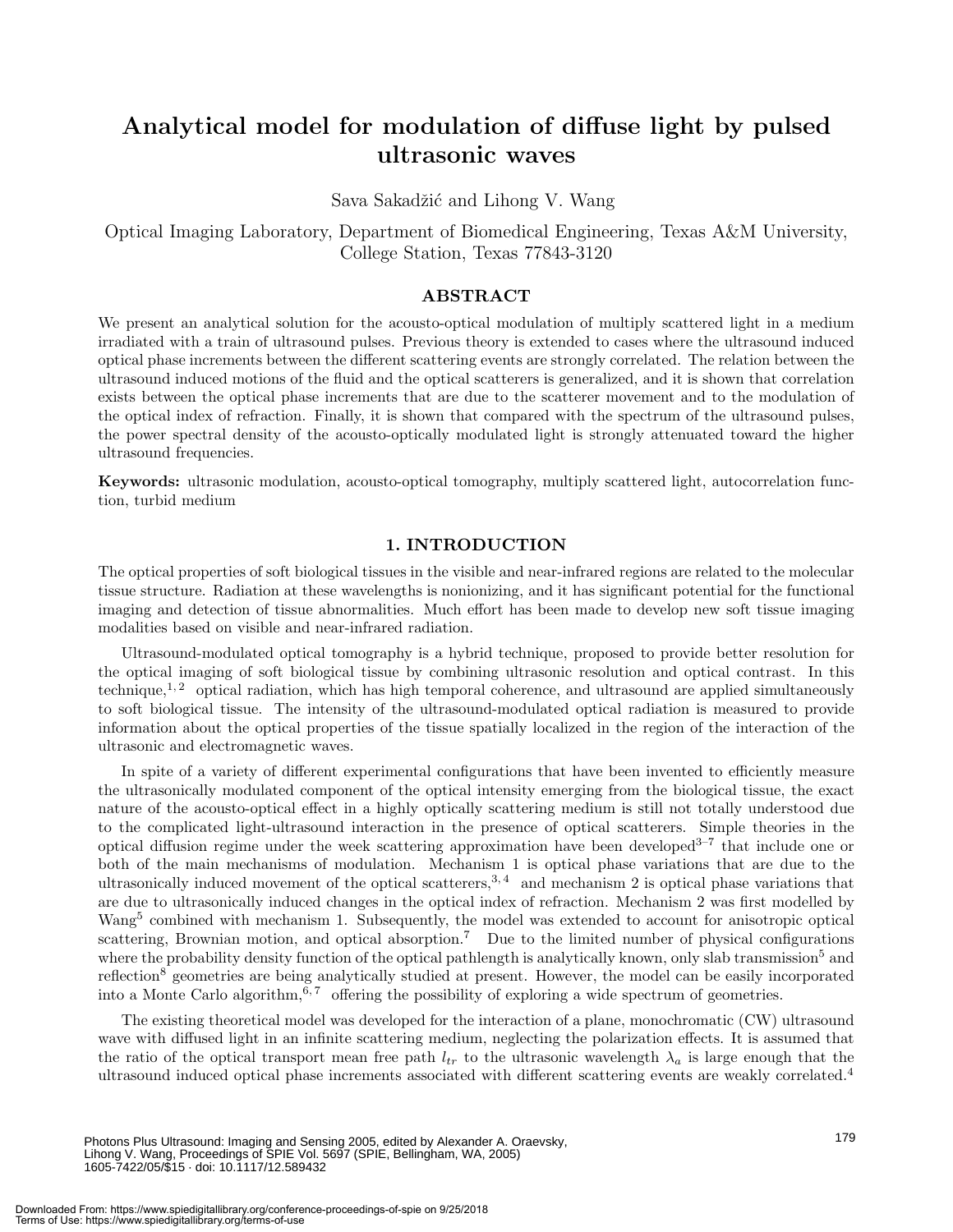However, this assumption may not be valid in cases where broadband pulsed ultrasound is applied, which is a promising direction in development of soft tissue imaging technology based on an acousto-optical effect.<sup>9–11</sup>

In this work, we extended present theory to cases where broadband ultrasound pulses are interacting with diffused light. In Sec. 2.1, we generalize the relation between the ultrasound induced optical scatterer movement and the fluid displacement in accordance with the analytical solution for a small rigid sphere oscillation in a viscous fluid. In Sec. 2.2, we develop an expression for the time averaged temporal autocorrelation function of the electrical field component associated with the optical paths of length s in turbid media, when an infinite train of ultrasonic pulses traverse the media. The approximate similarity relation is valid for a broad range of  $l_{tr}/\lambda_a$ ratios. We show that, in general, a correlation exists between the phase increments due to scatterer displacement and phase increments due to index of refraction changes even when the value of  $l_{tr}/\lambda_a$  is large. In Sec. 3, we explore the influence of ultrasound frequencies on the behavior of acousto-optically modulated optical intensity. In Sec. 4, we present a complete solution for acousto-optical modulation for a few distinct profiles of ultrasound pulses in slab transmission geometry. Finally, a summary of the results is presented.

#### **2. TEMPORAL AUTOCORRELATION FUNCTION OF THE ELECTRICAL FIELD**

#### **2.1. Ultrasound induced movement of the optical scatterers**

In general, the equations governing the ultrasound induced motion of the particle in a fluid are complex. Based on the analytical model for oscillations of a small rigid spherical particle in a viscous flow, with no-slip conditions applied on the surface of the particle,<sup>12–15</sup> the relation between the Fourier transform of fluid velocity  $\tilde{u}(f)$  and the Fourier transform of particle velocity  $\tilde{v}(f)$  is given by  $\tilde{v}(f)=\tilde{u}(f)Y(f_r, \gamma)$ , where

$$
Y(f_r, \gamma) = \frac{1 - if_r - (i - 1)(3f_r/2)^{1/2}}{1 - i(2\gamma + 1)f_r/3 - (i - 1)(3f_r/2)^{1/2}}.
$$
\n(1)

In Eq. 1 the relative ultrasonic frequency,  $f_r = f/\nu_0$ , is calculated in respect to  $\nu_0 = 3\eta_k/(2\pi a_0^2); i = \sqrt{-1}$  is imaginary unit;  $a_0$  is sphere radius;  $\eta_k$  is kinematic viscosity; and  $\gamma = \hat{\rho}/\rho$  is the relative sphere density where  $\hat{\rho}$ and  $\rho$  are densities of the sphere and the fluid, respectively.

When the relative density of the particle is low ( $\gamma$  < 1), the amplitude of the particle oscillation is greater than the amplitude of the fluid oscillation, and the phase of the particle oscillation precedes the phase of the fluid oscillation. However, it is expected that in soft biological tissue, optical scatterers are just slightly heavier than surrounding fluid, and they should follow closely the fluid movement.

#### **2.2. Temporal autocorrelation function for the train of ultrasound pulses**

In this model, we consider the independent multiple scattering of temporarily coherent diffused light in a homogeneous scattering medium in a case of isotropic optical scattering. We neglect the polarization effects and assume that the optical wavelength  $\lambda_0$  is much smaller than the scattering mean free path l. We also assume that an ultrasonic wave is propagating unperturbed along the  $x$  axis without attenuation. The acoustical pressure in the medium is given by  $P(\vec{r}, t) = P_0 f(x, t)$ , where  $P_0$  is the pressure amplitude, and the pressure time dependence is represented by the function  $f(x, t)$ . Analogous to previous work<sup>16, 17</sup> where the acousto-optical effect caused by pulsed ultrasound is analyzed in a clear medium, we assume that the pressure time dependence function  $f(x, t)$ represents an infinite train of ultrasound pulses

$$
f(x,t) = \sum_{n = -\infty}^{+\infty} f_0(x - v_a t - n v_a T),
$$
\n(2)

where  $v_a$  is the ultrasonic speed, and T is the time period between ultrasound pulses.

We assume in this simple model that due to the weak scattering approximation  $(l/\lambda_0 \gg 1)$  the fields belonging to different random paths add incoherently in the average, and only the photons travelling along the same path of length s contribute to the autocorrelation function.<sup>3, 18–21</sup> Consequently, the time averaged autocorrelation function of the electrical field can be written as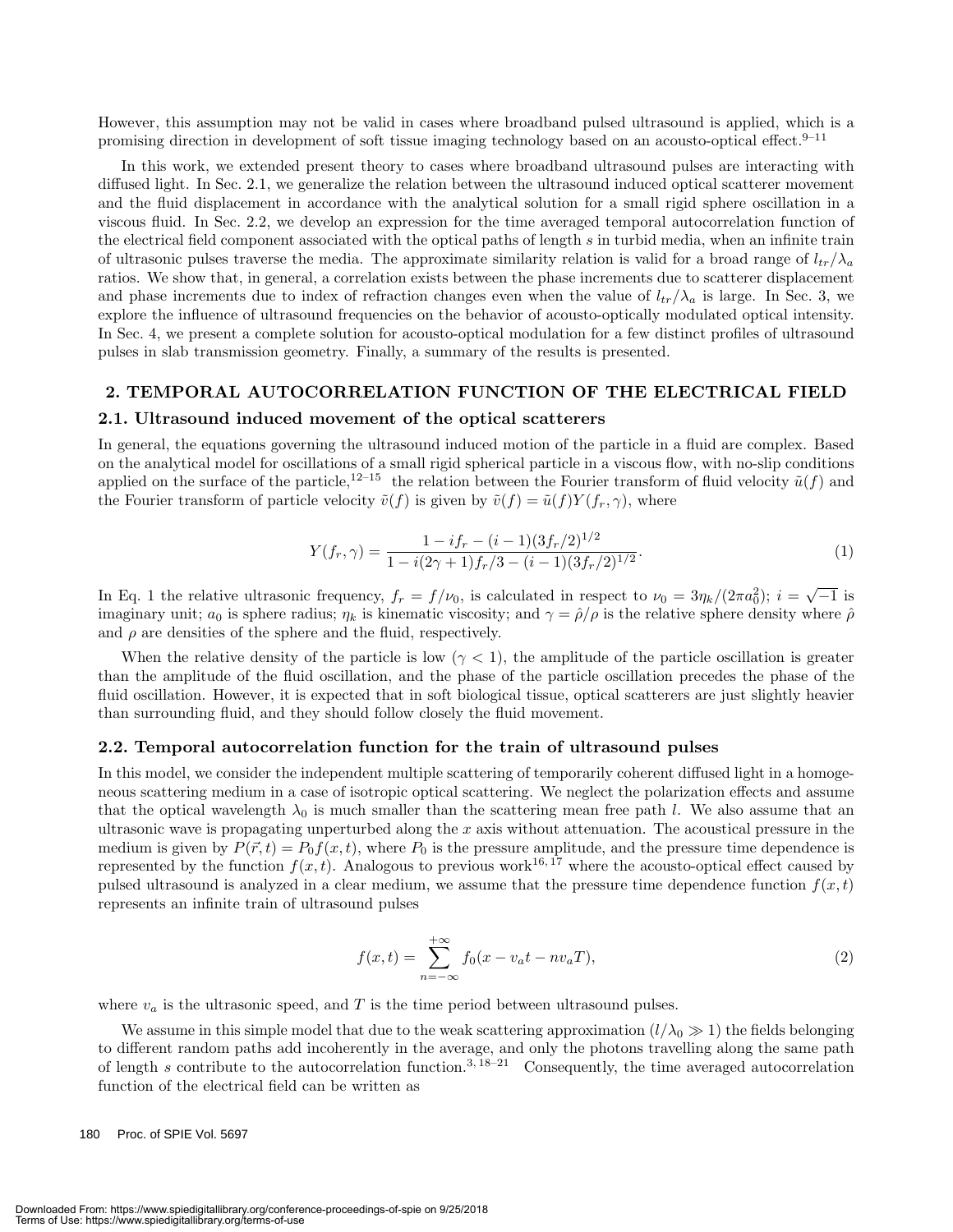$$
\Gamma(\tau) = \int_{0}^{\infty} p(s) \Gamma_s(\tau) ds \tag{3}
$$

where  $p(s)$  is the probability density function that the optical paths have length s, and  $\Gamma_s(\tau)$  is the time averaged autocorrelation function of the electrical field associated with the paths of length s.

To obtain the value of  $\Gamma_s(\tau)$  we first consider the phase  $\varphi_s$  of the electrical field component accumulated along the optical paths of length s in optically diffusive media. The value of the electrical field component in analytic signal representation is then proportional to  $\exp[-i(\omega_0 t - \varphi_s)]$ , where  $\omega_0 = 2\pi f_0$ , and  $f_0$  is the optical frequency of the incident monochromatic light.

For an optical path of length s, which begins at  $\vec{r}_0$  and ends at  $\vec{r}_{N+1}$  and has N scatterers at positions  $\vec{r}_1,...,\vec{r}_N$ , the value of the accumulated optical phase is approximately equal to

$$
\varphi_s(H,t) = k_0 n_0 \sum_{i=1}^N (\chi_i - \chi_{i+1}) \varepsilon_i(t) + \frac{1}{2} k_0 n_0 M \sum_{i=0}^N \int_{\vec{r}_i}^{\vec{r}_{i+1}} f(\vec{r},t) \, dr,\tag{4}
$$

In Eq. 4, integrations in the last term are performed along the straight lines which connect consecutive scatterers;  $k_0 = 2\pi/\lambda_0$  is the magnitude of the optical wave vector,  $\chi_{i+1} = \cos(\theta_{i+1})$  where  $\theta_{i+1}$  is the angle between ultrasound wave-vector  $\vec{k}_a$  and the vector  $\vec{l}_{i+1} = \vec{r}_{i+1} - \vec{r}_i$  which connects two consecutive scatterers; and  $\varepsilon_j(t)$ is the projection of the ultrasound induced displacement of the jth particle  $\vec{\varepsilon}_i(t)$  at time t in the ultrasound propagation direction. We also assume that the perturbation of the optical index of refraction  $n(x, t)$  due to the ultrasound is small, so that we can write  $n(x, t) \approx n_0[1 + Mf(x, t)/2]$ , where modulation coefficient M is equal to  $2\eta P_0/\rho v_a^2$ , and  $\eta = \rho \partial n/\partial \rho$  is the elasto-optic coefficient (we assume for water  $\eta \approx 0.32$ ). The term H represents the set of random variables  $\{\vec{r_0}, \chi_1, l_1, ..., \chi_{N+1}, l_{N+1}\}$  associated with the paths of length s with N scatterers. As in the previous work,<sup>7</sup> we assume that the correlation between the lengths of free paths  $l_j$  is weak, since the number of steps N in each photon path in the diffusion regime is much larger than unity. The probability density functions (PDF) of the first scatterer position and the cosines of the starting angles  $\chi_i$  are uniform. Also the PDF of the optical path length between two scattering events is given by  $p(l_i) = l^{-1} \exp[-l_i/l]$ , where l is the mean optical free path, and the PDF of having the  $N$  scattering events along a path of length  $s$  is given by  $p_N(s)=(s/l)^N \exp[-s/l]/N!$ .

Now, we calculate the power spectral density of the optical intensity as a Fourier transform of the time averaged autocorrelation function.<sup>22</sup> We adopt the notation  $\Delta \varphi_s = \varphi_s(H, t + \tau) - \varphi_s(H, t)$ , such that the time averaged autocorrelation function  $\Gamma_s(\tau)$  is expressed as  $\Gamma_s(\tau) = \exp[-i\omega_0\tau] \langle \exp[i\Delta\varphi_s]\rangle_{t,H,N}$ , where  $\langle \rangle_{t,H,N}$ represents averaging over time, all the random variables in  $H$ , and finally averaging over the realizations of the number of scattering events  $N$  along the paths of length  $s$ .

We proceed by representing the  $\Delta\varphi_s$  with the help of the Eq. 4 as  $\Delta\varphi_s = \Delta\varphi_{s,n} + \Delta\varphi_{s,d}$ , where  $\Delta\varphi_{s,n}$  is associated with index of refraction changes along the optical path

$$
\Delta \varphi_{s,n} = \frac{1}{2} k_0 n_0 M \sum_{i=0}^{N} \int\limits_{\vec{r}_i}^{\vec{r}_{i+1}} \Delta f(\vec{r}, t, \tau) dr,\tag{5}
$$

where  $\Delta f(\vec{r}, t, \tau) = f(\vec{r}, t + \tau) - f(\vec{r}, t)$ . Similarly, term  $\Delta \varphi_{s,d}$  is associated with the ultrasound induced movement of the scatterers

$$
\Delta \varphi_{s,d} = k_0 n_0 \sum_{j=1}^N (\chi_j - \chi_{j+1}) \Delta \varepsilon_j(t, \tau), \tag{6}
$$

Proc. of SPIE Vol. 5697 181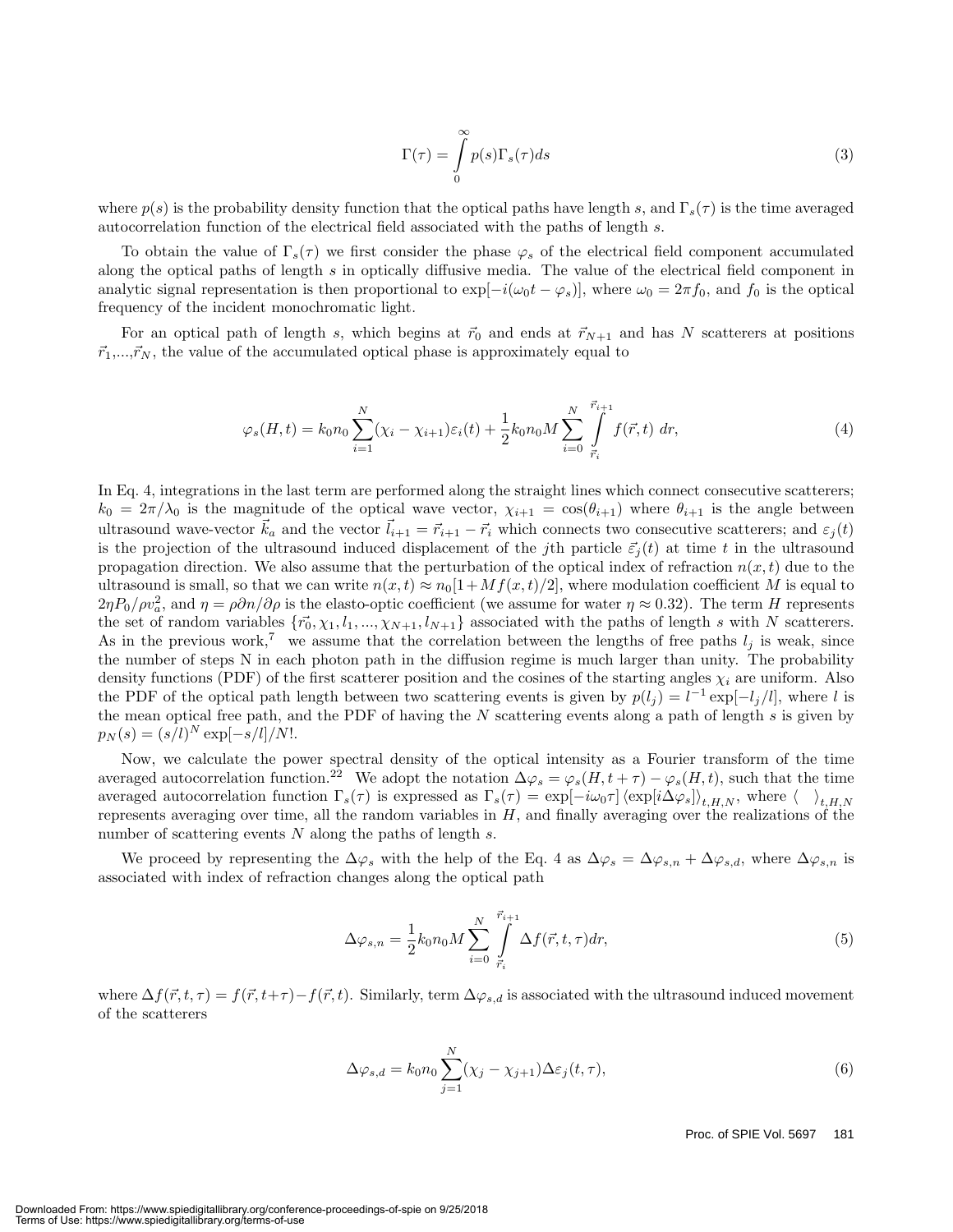where  $\Delta \varepsilon_i(t, \tau) = \varepsilon_i(t + \tau) - \varepsilon_i(t)$ .

The function  $f(x, t)$  represents the acoustical pressure time dependence [Eq. 2]. Its representation using the Fourier spectral components is given by

$$
f(x,t) = \frac{1}{v_a T} \sum_{n=-\infty}^{+\infty} \tilde{f}_0(\frac{n}{v_a T}) \exp[-in(k_a x - \omega_a t)],\tag{7}
$$

where  $k_a = 2\pi/(v_a T)$  and  $\omega_a = 2\pi/T$  are respectively the ultrasonic wave vector magnitude and angular frequency associated with the period between ultrasonic pulses T. In Eq. 7, the Fourier transform  $\tilde{f}_0(\nu)$  of the ultrasonic pulse shape function  $f_0(x - v_a t)$  is  $\tilde{f}_0(\nu) = \int_{-\infty}^{+\infty} f_0(u) \exp[i2\pi\nu u] du$ .

To obtain the expression for the displacement of the scatterers, we assume that at each ultrasonic frequency f in a spectrum of the infinite train of ultrasonic pulses, the relation given by Eq. 1 is satisfied. For simplicity, we represent the variable  $Y(f_r, \gamma)$  as a product  $Y(f_r, \gamma) = S(f_r) \exp[i\phi(f_r)]$ , where  $S(f_r)$  is the amplitude and  $\phi(f_r)$  is the phase of the scatterer velocity deviation from the fluid velocity. Then, the relation between the Fourier transforms of the scatterer velocity and the fluid velocity becomes  $\tilde{v}(f)=\tilde{u}(f)S(f_r)\exp[i\phi(f_r)]$ . In the further derivations, we will denote with  $S_n$  and  $\phi_n$  the values of  $S(f_r)$  and  $\phi(f_r)$  at ultrasound frequencies equal to  $f_n = n/T$ .

If we assume that the velocity of the fluid is given by  $P(x,t)/(\rho v_a)$ , the displacement of the jth scatterer can be expressed as

$$
\varepsilon_j(t) = -\frac{iP_0}{2\pi\rho v_a^2} \sum_{\substack{n=-\infty\\n\neq 0}}^{+\infty} \tilde{f}_0(\frac{n}{v_aT}) \frac{S_n \exp[-i\phi_n]}{n} \exp[-in(k_a x_j - \omega_a t)].
$$
\n(8)

In Eq. 8 we assumed that no streaming is present in the fluid, so the spectral component associated with  $n = 0$  (DC component) is excluded from the spectrum. Since the DC component is not playing any role in mechanism 2, it is also excluded from the solution for the phase term  $\Delta \varphi_{s,n}$ .

By combining the Equations 5, 6, 7, and 8, we obtain expressions for the values of the phase terms  $\Delta\varphi_{s,n}$ and  $\Delta\varphi_{s,d}$  for the train of ultrasound pulses

$$
\Delta\varphi_{s,n} = i\frac{\Lambda}{4\pi} \sum_{\substack{n=-\infty\\n\neq 0}}^{\infty} \frac{\eta}{n} \tilde{f}_0(\frac{n}{v_a T}) \exp[i n\omega_a t] \{\exp[i n\omega_a \tau] - 1\} \sum_{j=0}^N \frac{\exp[-i n k_a x_{j+1}] - \exp[-i n k_a x_j]}{\chi_{j+1}}, \quad (9a)
$$

$$
\Delta \varphi_{s,d} = i \frac{\Lambda}{4\pi} \sum_{\substack{n=-\infty\\n\neq 0}}^{+\infty} \frac{-S_n e^{-i\phi_n}}{n} \tilde{f}_0(\frac{n}{v_a T}) \exp[i n\omega_a t] \{ \exp[i n\omega_a \tau] - 1 \} \sum_{j=1}^N (\chi_j - \chi_{j+1}) \exp[-i n k_a x_j], \quad (9b)
$$

where  $\Lambda = 2n_0k_0P_0/(\rho v_a^2)$ .

We assume, like in the previous work,<sup>5</sup> that the total phase perturbation  $\Delta\varphi_s$  due to the ultrasound is much less than one radian. In that case, it is sufficient to consider only the first two terms in the development of the exponential function in the expression of the autocorrelation function  $\langle \exp[i\Delta\varphi_s]\rangle_{t,H,N} \approx 1 - \langle \Delta\varphi_s^2 \rangle_{t,H,N}/2$ .

To obtain the expression for  $\langle \Delta \varphi_s^2 \rangle_{t,H,N}$ , we first split the whole term into three parts associated with the ultrasound induced optical index of refraction changes, with the displacements of the scatterers, and with the  $\langle \Delta \varphi_s^2 \rangle_{t,H,N} = \langle \Delta \varphi_{s,n}^2 \rangle_{t,H,N} + \langle \Delta \varphi_{s,a}^2 \rangle_{t,H,N} + \langle 2\Delta \varphi_{s,n} \Delta \varphi_{s,a} \rangle_{t,H,N}.$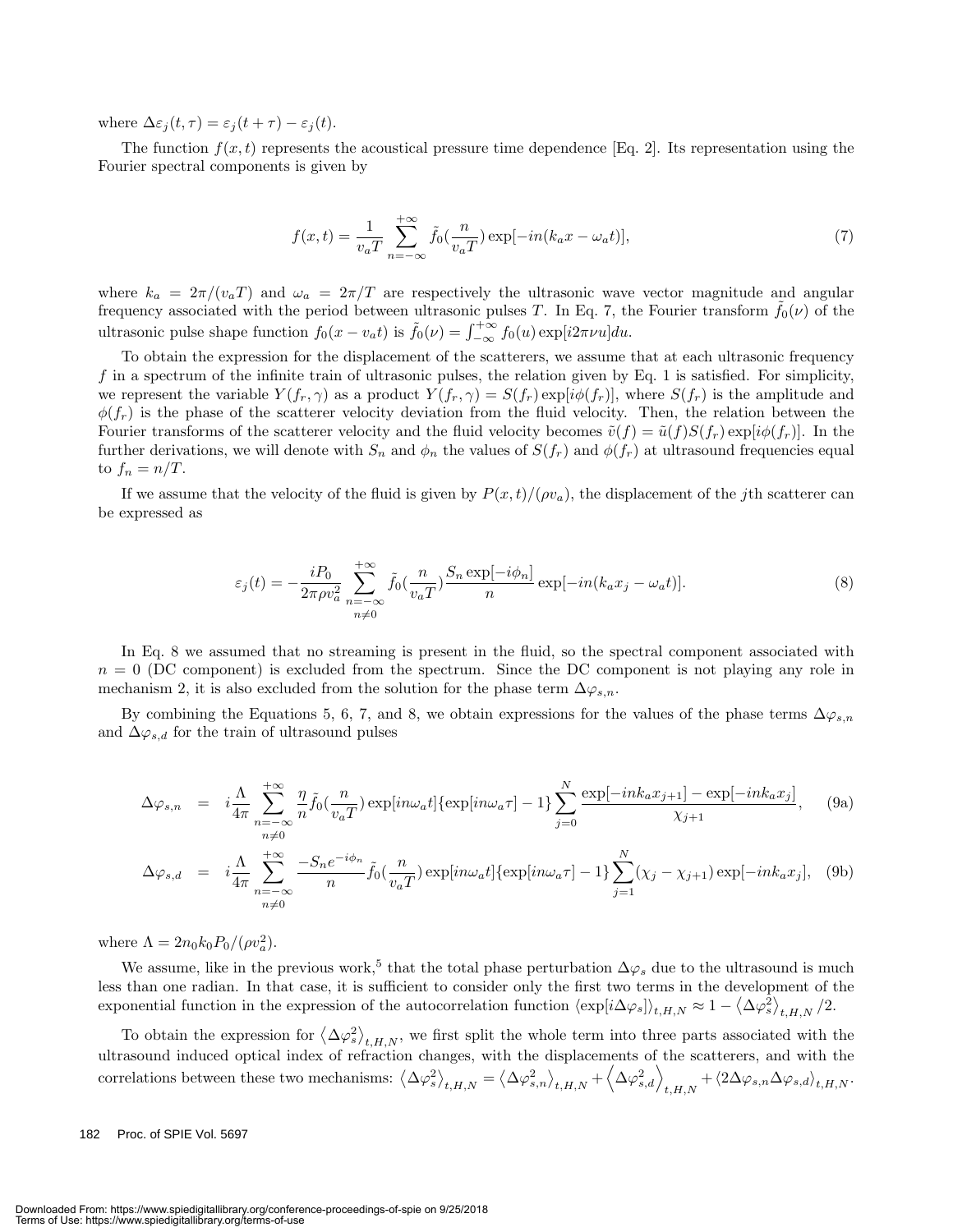Among the terms  $\Delta\varphi_{s,d}^2$ ,  $\Delta\varphi_{s,n}^2$ , and  $2\Delta\varphi_{s,d}\Delta\varphi_{s,n}$ , after averaging over time, only those which contain products  $\hat{f}_0(n/(v_aT))\hat{f}_0(m/(v_aT))$  where  $n+m=0$  survive. Further, for each frequency  $n/T$ , averaging over all free path lengths  $l_j$  between consecutive scatterers and all scattering angles  $\chi_j$  can be done in the same way as in Ref. 7. Finally, averaging over the number of scattering events  $N$  along the paths of length  $s$  is straightforward. The result of averaging is

$$
\left\langle \Delta \varphi_{s,n}^2 \right\rangle_{t,H,N} = \sum_{n=1}^{+\infty} \sin^2(\frac{n\pi\tau}{T}) C_n(n), \tag{10a}
$$

$$
\left\langle \Delta \varphi_{s,d}^2 \right\rangle_{t,H,N} = \sum_{n=1}^{+\infty} \sin^2(\frac{n\pi\tau}{T}) C_d(n), \tag{10b}
$$

$$
\langle 2\Delta\varphi_{s,n}\Delta\varphi_{s,d} \rangle_{t,H,N} = \sum_{n=1}^{+\infty} \sin^2(\frac{n\pi\tau}{T}) C_{n,d}(n), \qquad (10c)
$$

where the C-terms  $(C_n(n), C_d(n))$ , and  $C_{n,d}(n)$  represent the amplitudes of the average of the squares of the phase terms at each ultrasound frequency:

$$
C_n(n) = \frac{\Lambda^2}{\pi^2} |\tilde{f}_0(\frac{n}{v_a T})|^2 \frac{\eta^2}{n^2} (k_a n l)^2 \left[ (\frac{s}{l} + 1) \frac{G_n}{1 - G_n} - \frac{G_n^2 (1 - G_n \exp[(G_n - 1)s/l])}{(1 - G_n)^2} \right]
$$
(11a)

$$
C_d(n) = \frac{\Lambda^2}{\pi^2} |\tilde{f}_0(\frac{n}{v_a T})|^2 \frac{S_n^2}{n^2} \left[ \frac{s}{3l} - \frac{1 - G_n^{-1} \exp[(G_n - 1)s/l] - \exp[-s/l](1 - G_n^{-1})}{(k_a n l)^2} \right]
$$
(11b)

$$
C_{n,d}(n) = \frac{\Lambda^2}{\pi^2} |\tilde{f}_0(\frac{n}{v_a T})|^2 \frac{2\eta S_n \cos(\phi_n)}{n^2} \left[ -\frac{s}{l} + \frac{G_n (1 - \exp[(G_n - 1)s/l])}{1 - G_n} \right].
$$
 (11c)

In Eq. 11,  $G_n$  is given by  $(nk_a l)^{-1}$  arctan $(nk_a l)$ . In a general case of the anisotropic scattering, expression similar to Eq. 10 could be found following the derivation from Ref. 7. Then, it can be shown that for a given path length s, the value of each C-term is approximately independent on particular values of the optical mean free path l and anisotropy factor g, as long as the transport mean free path  $l/(1-g)$  remains constant. This extends the conclusion about the similarity relation made in the case of large  $k_a l$  values,<sup>7</sup> to the case of small  $k<sub>a</sub>l$  values, too. For simplicity, in this work we will consider only isotropic scattering, noting that the anisotropic case can be approximately reduced to isotropic by replacing the l in the isotropic equations with the value of  $l_{tr} = l/(1-g)$ . Also, we will frequently refer to the transport mean free path when making observations about the  $k_a l$  dependence of C-terms, although the mean free path will be used in isotropic equations for simplicity.

#### **3. AUTOCORRELATION FUNCTION DEPENDENCE ON ULTRASOUND FREQUENCY**

The broadband ultrasound pulse has energy spread over a wide range of ultrasonic frequencies. In this section, we present some more detailed analysis of the ultrasound frequency dependence of the acousto-optical signal in optically diffusive media.

We focus here on the single frequency component in a general solution obtained in Sec. 2.2. For conciseness, we look at the special case of the train of ultrasonic pulses when it represents an actual monochromatic plane ultrasound wave (CW). The CW case solution can be obtained from Eq. 10 if we first select the pulse shape function  $f_0(u)$  to be equal to zero everywhere except in the interval  $(-\pi/\hat{k}_a, \pi/\hat{k}_a)$ , where it is equal to one sinusoidal cycle:  $f_0(u) = \sin(\hat{k}_a u)$ ,  $u \in (-\pi/\hat{k}_a, \pi/\hat{k}_a)$ , and  $f_0(u) = 0$  elsewhere. Then, we take the limit  $\hat{k}_a \to k_a$ , where  $k_a$  is the magnitude of the ultrasonic wave vector associated with the period between ultrasonic pulses. In the limiting case, the time dependence function  $f(x, t)$  defined in Eq. 2 is reduced to a pure sinusoidal function. The Fourier transform of  $f_0(u)$  for discreet frequencies  $\nu = n/(v_a T)$ , and in a limiting case  $\hat{k}_a \to k_a$ ,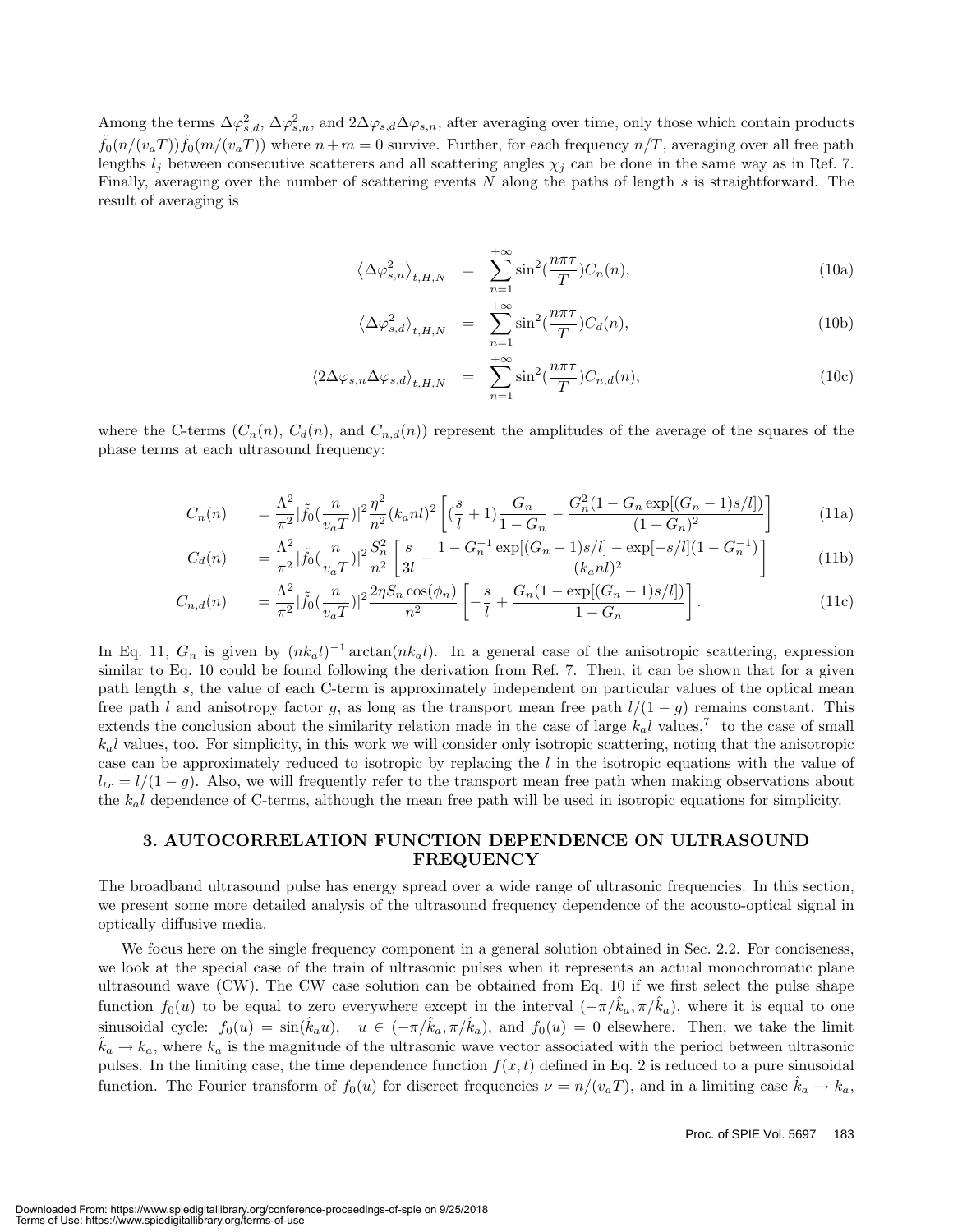

**Figure 1.** Dependence of the C-terms on the ultrasound frequency for  $s/l = 100$ . a) Dependence of index of refraction term  $C_n$ , displacement of the scatterers term  $C_d$ , and mixed term  $C_{n,d}$  multiplied by  $-1$  for  $\gamma = 1$  value of the mass density ratio of scatterers. b) Sum of the C-terms, for two different values of the mass density ratio  $\gamma$ . Values of the parameters are:  $l = 1mm$ ,  $\Lambda = 1m^{-1}$ ,  $\eta = 0.32$ ,  $S = 1$ ,  $\phi = 0$ , kinematic viscosity of water  $\eta_k = 10^{-6}m^2s^{-1}$ , and scatterer radius  $a_0 = 1 \mu m$ .

is zero for all n except when  $n = 1$ . For  $n = 1$ , we have  $\tilde{f}_0(1/(v_aT)) = iv_aT/2$ , and set of equations 10 simplifies to the solution for the CW case

$$
\left\langle \Delta \varphi_{s,n}^2 \right\rangle_{t,H,N} + \left\langle \Delta \varphi_{s,d}^2 \right\rangle_{t,H,N} + \left\langle 2\Delta \varphi_{s,n} \Delta \varphi_{s,d} \right\rangle_{t,H,N} = \sin^2(\frac{1}{2}\omega_a \tau) \left[ C_n + C_d + C_{n,d} \right],\tag{12}
$$

where

$$
C_n = \Lambda^2 \frac{\eta^2}{k_a^2} (k_a l)^2 \left[ (\frac{s}{l} + 1) \frac{G}{1 - G} - \frac{G^2 (1 - G \exp[(G - 1)s/l])}{(1 - G)^2} \right]
$$
(13a)

$$
C_d = \Lambda^2 \frac{S^2}{k_a^2} \left[ \frac{s}{3l} - \frac{G - \exp[(G-1)s/l] - \exp[-s/l](G-1)}{G(k_a l)^2} \right]
$$
(13b)

$$
C_{n,d}(n) = \Lambda^2 \frac{2\eta S \cos(\phi)}{k_a^2} \left[ -\frac{s}{l} + \frac{G(1 - \exp[(G-1)s/l])}{1 - G} \right]
$$
(13c)

In Eq. 13, the subscript n is removed from  $G_n$ ,  $S_n$ , and  $\phi_n$ , since all of them are calculated at the same ultrasound frequency, i.e. when  $n = 1$ . These expressions are generalizations of the previously derived theory<sup>5,7</sup> to cases where the optical transport mean free path is smaller than the ultrasonic wavelength. Therefore, in Eq. 13, not only the parts that are linear with the  $s/l$  are presented, but, also, the terms which are a result of the strong correlation among the optical phase increments due to the different scattering events, and among the different optical free paths between consecutive scatterers. Another important difference is that we have significant correlation between the phase increments due to mechanism 1 and mechanism 2, unless the cosines of the phase lag between the ultrasound induced movement of the scatterers and the fluid is exactly zero. This correlation is represented in the mixed term [Eq. 13b], and it is not zero even for the large values of the  $k_a l$ product when the correlations vanish between phase increments due to only mechanism 1 or only mechanism 2.

Fig. 1(a) presents the ultrasound frequency dependence of C-terms in Eq. 13 along the optical path when  $s/l = 100$ . The parameters used in calculation are: optical mean free path  $l = 1mm$ ; elasto-optic coefficient of water at room temperature  $\eta = 0.32$ ;  $\Lambda = 1m^{-1}$ ; and it is assumed that the scatterers are closely following the fluid displacement (S = 1,  $\phi = 0$ ). The term  $C_{n,d}$  is multiplied by -1 to be presented on the same graph with the other two terms, although its value is negative and it actually cancels out, to some extent, the phase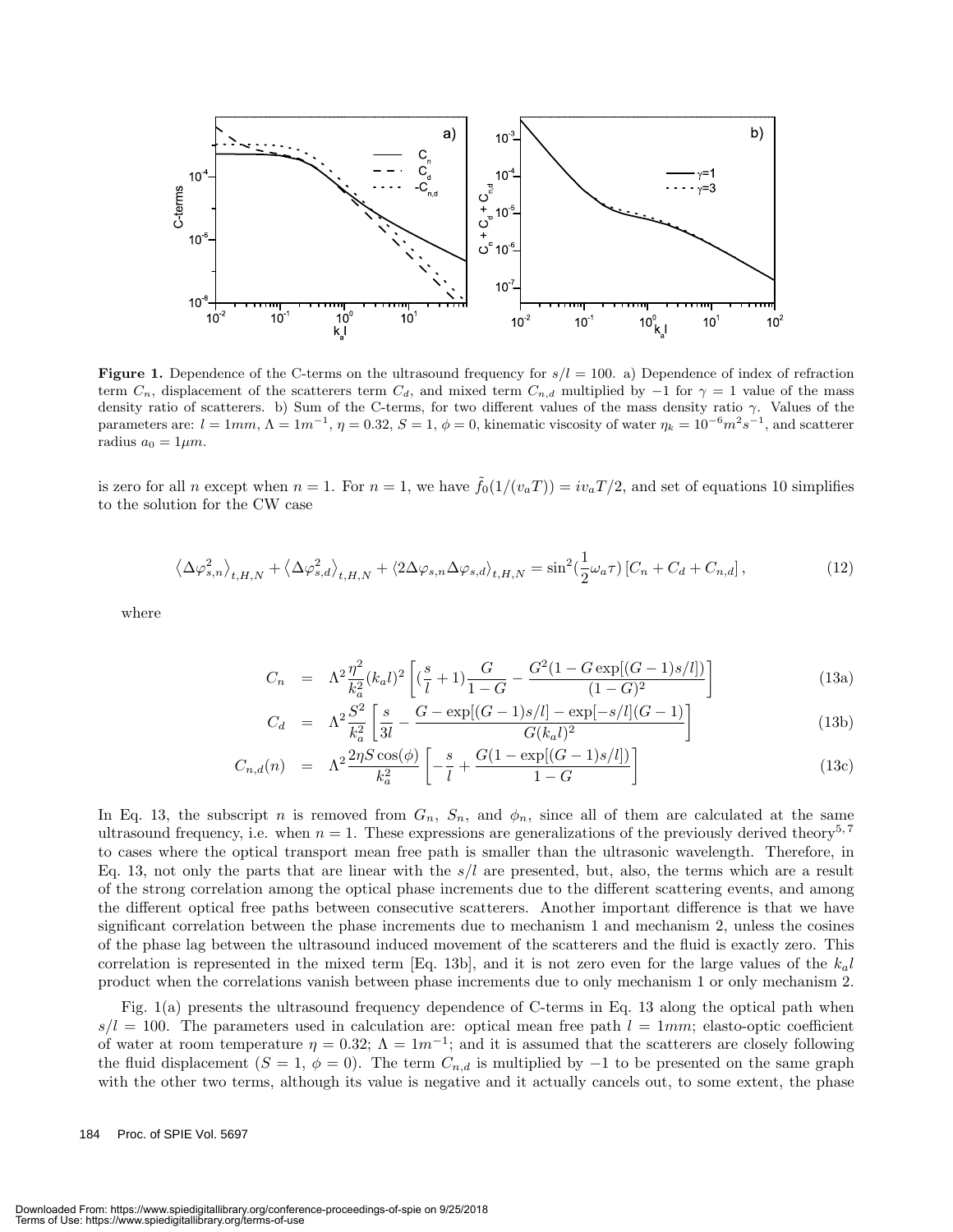accumulations due to the individual contributions of the two mechanisms. It is important to notice that the ratio between each two C-terms in Eq. 13 for a given  $s/l$  ratio depends only on the  $k<sub>a</sub>l$  product, up to the multiplication constant which depends on  $\eta$ , S, and cos( $\phi$ ).

The index of refraction term  $C_n$ , and displacement term  $C_d$  have quite different behaviors at the opposite ends of the  $k<sub>a</sub>l$  range, as can be seen from Fig. 1(a). In general, except for some intermediate interval of the  $k<sub>a</sub>l$  values,  $C<sub>d</sub>$  is inversely proportional to the square of the ultrasound frequency, when the ultrasound pressure amplitude is constant. When the  $k_a l$  product is small, scatterers along the optical path occupy a space volume where the ultrasound phase is nearly equal, unless the value of  $s/l$  is very large. The  $C_d$  term in that region behaves like it was caused by only one scatterer. On the other side of the  $k<sub>a</sub>l$  range, when the optical transport mean free path is greater than the ultrasound wavelength, phase increments between different scattering events are uncorrelated. In that region the  $C_d$  term is equal to the sum of individual scattering contributions, which are all proportional to  $k_a^{-2}$ .

The correlations in the  $C_n$  term were observed earlier<sup>5</sup> in the intermediate range of the ultrasound frequencies. When  $k_a l$  is low enough that all of the scatterers occupy the space with the similar ultrasound phase, then the increments from the different free paths add constructively. When  $k<sub>a</sub>l$  is sufficiently large, the optical phase increments due to mechanism 2 from the different free paths are completely uncorrelated, and  $C_n$  is inversely proportional to the ultrasound frequency. Therefore, it eventually dominates all of the other contributions to modulation, when  $k_a l$  is sufficiently large.

Finally, in a case of  $C_{n,d}$ , when  $k_q l$  is sufficiently large, we also have an absence of correlation between the phase increments due to mechanisms 1 and 2 for the components of the optical path that do not share the same free path. However, the correlation between the phase increments due to mechanisms 1 and 2 for the same free path between two consecutive scatterers is always present.

Finally, we plot on Fig.  $1(b)$  the ultrasonic frequency dependence of the sum C of the optical phase accumulation terms  $C_n$ ,  $C_d$ , and  $C_{n,d}$ , for two different relative mass densities of the optical scatterers ( $\gamma = 1$  and  $\gamma = 3$ , and  $s/l = 100$ . We choose the mean optical scattering free path to be  $l = 1mm$ , and the radius of the optical scatterers as  $a_0 = 1 \mu m$ . Only in the range of intermediate  $k_a l$  values, where both the phase and amplitude difference between the scatterers and fluid motion exist (for  $\gamma = 3$ ), and where the  $C_d$  term contributes significantly to the value of C, does a discrepancy appear between the values of the C term for different  $\gamma$  values. We expect in most situations in real biological soft tissues that  $\gamma$  is just slightly different from unity, in which case the observed discrepancy is not significant.

We mentioned earlier that when  $k_a l$  is large, the C term is dominated by the value of the index of refraction term  $C_n$ , and it is dependent on the  $k_a^{-1}$ . In contrary, in a low  $k_a l$  limit, the C term behaves like the  $C_d$  term at low values of  $s/l$ , i.e. like it is caused by the displacement contribution of only one scatterer.

#### **4. TRANSMISSION AND REFLECTION OF THE ACOUSTO-OPTICALLY MODULATED LIGHT INTENSITY IN A SLAB GEOMETRY**

#### **4.1. Slab equations**

In this section we present the analytical expression for the acousto-optical signal produced by the train of ultrasound pulses in the case of an infinitely wide optically scattering slab. Since it is possible to find a reasonably good analytical expression for the path length probability density function for both transmission and reflection slab geometry, a slab has been considered previously for various problems.<sup>3, 5, 6, 18, 23–25</sup> We choose the Z axis of the coordinate system to be perpendicular to the infinitely wide slab of thickness d. The indices of refraction of both the surrounding and scattering media are  $n_0$ . A plane ultrasonic wave propagates within the slab (in the  $X - Y$  plane) and is assumed to fill the whole slab. We consider here only the transmission through the slab, where one side of the slab is irradiated by a plane electromagnetic wave, and a point detector measures the optical intensity on the side of the slab opposite to the light source. By solving the diffusion equation for this geometry, it is possible to find an expression<sup>5, 23, 25</sup> for the photon path length probability density function  $p(s)$ :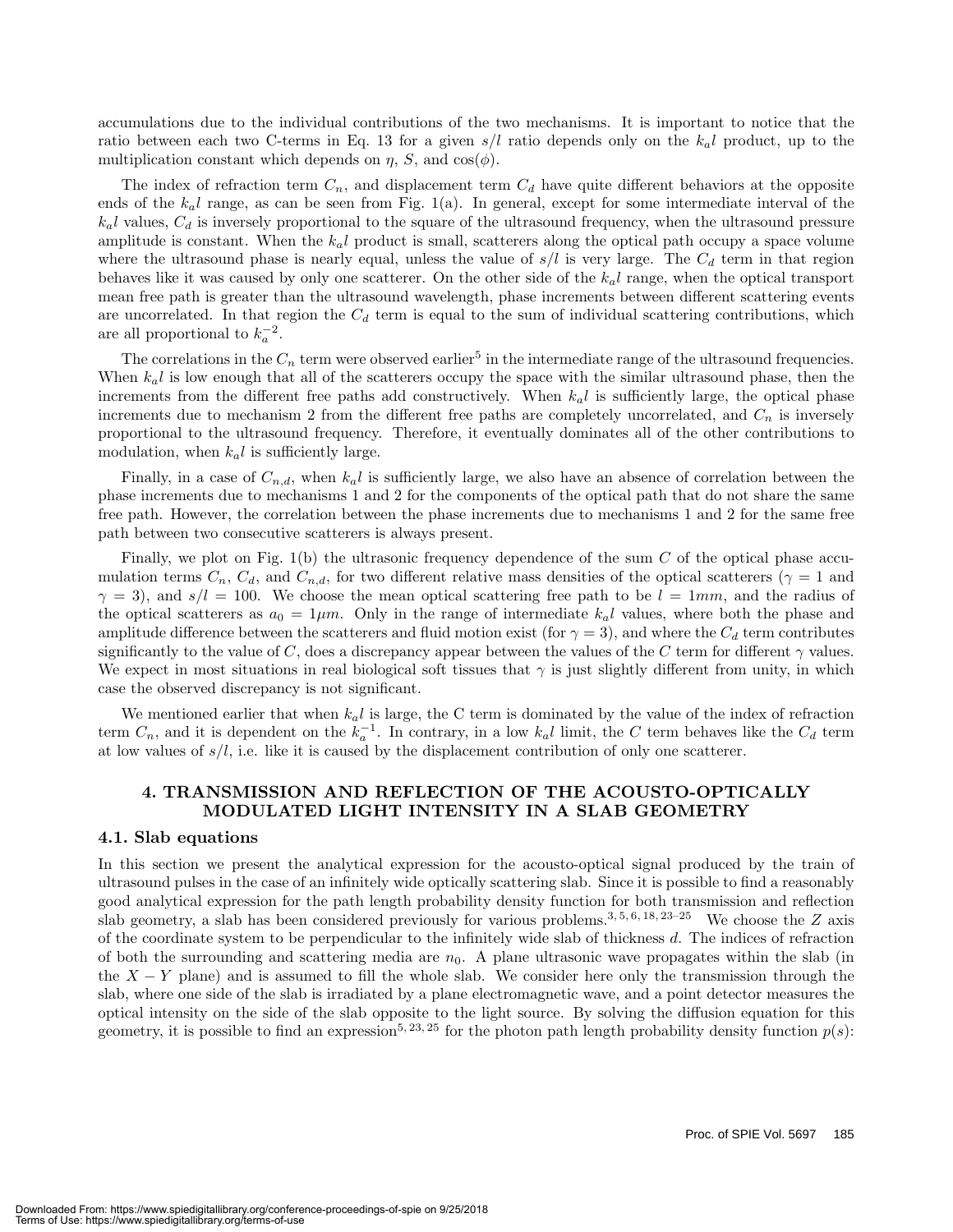$$
p_T(s) = K_T(s) \sum_{n=1}^{+\infty} \left\{ [d(n) - z_0] \exp\left(-\frac{[d(n) - z_0]^2}{4Ds}\right) - [d(n) + z_0] \exp\left(-\frac{[d(n) + z_0]^2}{4Ds}\right) \right\},\tag{14}
$$

where  $K_T(s) = \sinh((d_0\sqrt{\mu_a/D})s^{-3/2}\exp[-\mu_a s](4\pi D)^{-1/2}/\sinh(z_0\sqrt{\mu_a/D})$ . In Eq. 14,  $d(n) = (2n-1)d_0$ , the diffusion constant is given by  $D = [3(\mu_a + \mu_s)]^{-1}$ ;  $d_0$  is the distance between the two extrapolated boundaries of the slab; and  $z_0$  is the location of the converted isotropic source from the extrapolated incident boundary of the slab. The distance between the extrapolated boundary and the corresponding real boundary of the slab is  $l\gamma^*$ , where  $\gamma^* = 0.7104$  and l is the scattering mean free path  $(l = 1/\mu_s)$ . The converted isotropic source is one isotropic scattering mean free path into the slab. Therefore,  $d_0 = d + 2l\gamma^*$ , and  $z_0 = l(1 + \gamma^*)$ .

The following expressions are needed in order to perform averaging of the terms in Eq. 11 over the pathlength probabilities:

$$
T_s = \int_0^{+\infty} p_T(s) \ s \ ds, \qquad T_{exp,n} = \int_0^{+\infty} p_T(s) \exp[-Q_n s] ds, \tag{15}
$$

where  $Q_n = (1 - G_n)/l$ . The averaging of exp $[-s/l]$ , which appears in the  $C_d$  term in Eq. 11b, can be done simply by changing the  $Q_n$  value to  $1/l$ , and the appropriate term will be named  $T_{exp1}$ . After calculating the integrals in Eq. 15 we have

$$
T_s = \frac{d_0 \coth(d_0 \sqrt{\mu_a/D}) - z_0 \coth(z_0 \sqrt{\mu_a/D})}{2\sqrt{\mu_a D}}, \qquad T_{exp,n} = \frac{\sinh(d_0 \sqrt{\mu_a/D})}{\sinh(z_0 \sqrt{\mu_a/D})} \times \frac{\sinh(z_0 \sqrt{(\mu_a + Q_n)/D})}{\sinh(d_0 \sqrt{(\mu_a + Q_n)/D})}.
$$
 (16)

If we denote with  $\langle C_n(n) \rangle_{s,T}$ ,  $\langle C_d(n) \rangle_{s,T}$ , and  $\langle C_{n,d}(n) \rangle_{s,T}$  the averages of the appropriate C-terms in Eq. 11 over all of the path lengths in the transmission geometry, we have with the help of Eq. 16

$$
\langle C_n(n) \rangle_{s,T} = \frac{\Lambda^2}{\pi^2} |\tilde{f}_0(\frac{n}{v_a T})|^2 \frac{\eta^2}{n^2} (k_a n l)^2 \left[ \frac{G_n}{1 - G_n} (\frac{T_s}{l} + 1) - \frac{G_n^2 (1 - G_n T_{exp,n})}{(1 - G_n)^2} \right],
$$
(17a)

$$
\langle C_d(n) \rangle_{s,T} = \frac{\Lambda^2}{\pi^2} |\tilde{f}_0(\frac{n}{v_a T})|^2 \frac{S_n^2}{n^2} \left[ \frac{T_s}{3l} - \frac{1 - G_n^{-1} T_{exp,n} - T_{exp1}(1 - G_n^{-1})}{(k_a n l)^2} \right],
$$
\n(17b)

$$
\langle C_{n,d}(n) \rangle_{s,T} = \frac{\Lambda^2}{\pi^2} |\tilde{f}_0(\frac{n}{v_a T})|^2 \frac{2\eta S_n \cos(\phi_n)}{n^2} \left[ -\frac{T_s}{l} + \frac{G_n (1 - T_{exp,n})}{1 - G_n} \right]. \tag{17c}
$$

#### **4.2. Various pulse shapes**

We present the effects of the acousto-optical modulation for two distinct types of the ultrasound pulse shapes. The Gaussian pulse shape (Pulse 1) is used as a representative of a pulse with the spectrum centered at the zero frequency. The second pulse shape function (Pulse 2) is produced by modulating the Pulse 1 profile with the cosines function, and it is a more realistic example of commonly generated ultrasound pulses. Fig. 2a presents the time profiles of the pulse shape functions, whose expressions are

$$
f_{0,P1}(u) = \exp[-\frac{u^2}{2(\sigma v_a T)^2}], \tag{18a}
$$

$$
f_{0,P2}(u) = \exp[-\frac{u^2}{2(\sigma v_a T)^2}]\cos(k_u u). \tag{18b}
$$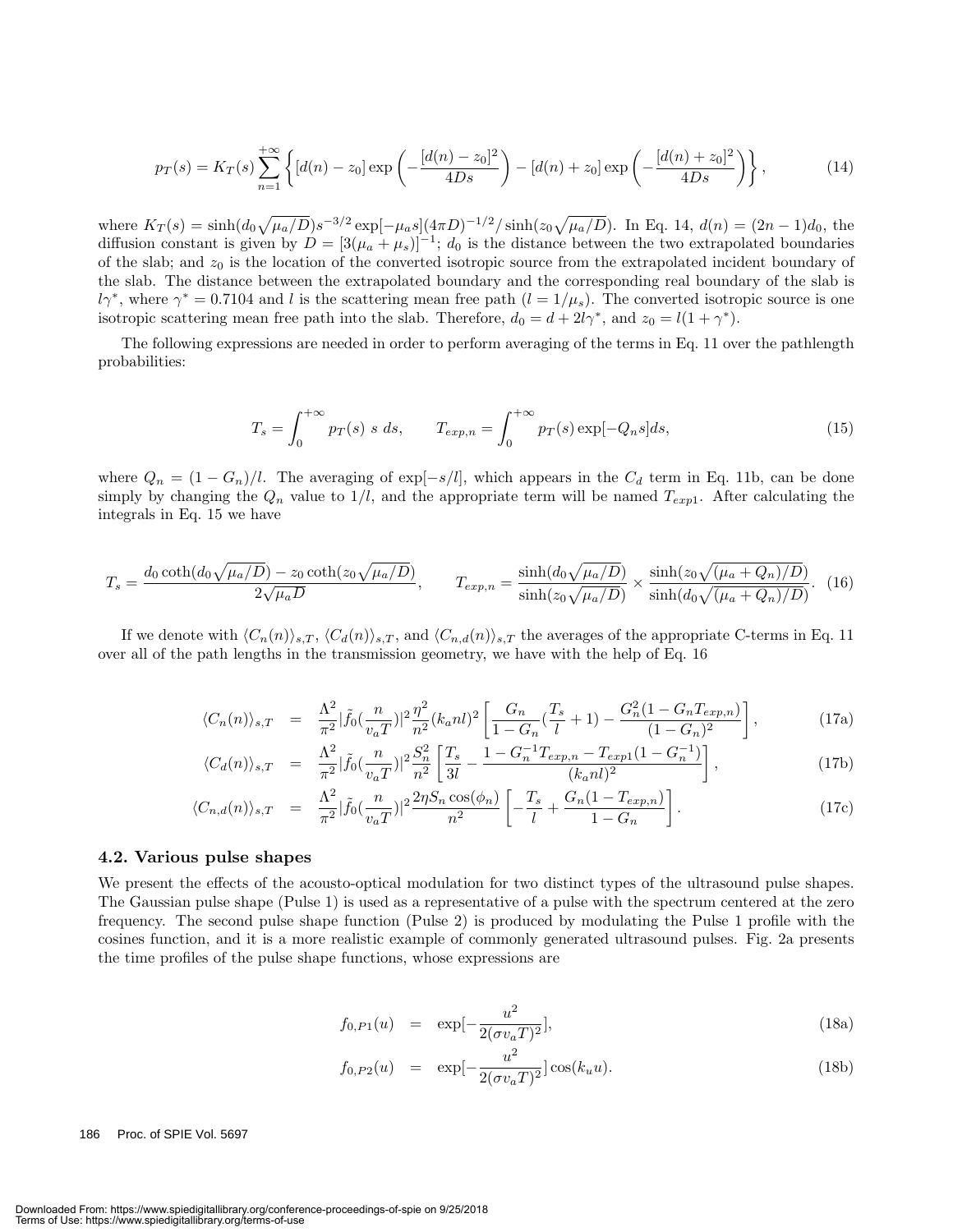In Eq. 18,  $v_a = 1480 \text{m s}^{-1}$  is the ultrasound velocity in water;  $T = 20 \mu s$  is the time period between pulses; and  $\sigma = 2.5 \cdot 10^{-3}$  is the constant which controls the relative width of each pulse compared to the distance between consecutive pulses, such that both pulses have similar bandwidth  $\approx 5.3 MHz$ . In Pulse 2,  $k_u$  is the magnitude of the ultrasound wave vector associated with the  $8MHz$  central frequency.

The black circles on Fig. 2c and 2d present the squares of the Fourier transforms of the ultrasound pulse profiles  $f_{0,P1}(u)$  and  $f_{0,P2}(u)$ , for different ultrasound frequencies  $n/T$ , respectively. When calculating the acousto-optical effect, we use the optical wavelength  $\lambda_0 = 0.5 \mu m$ , the optical index of refraction  $n_0 = 1.33$ , and the elasto-optic coefficient in water  $\eta = 0.32$ . We also use the scattering mean free path  $l = 1mm$ , and the optical absorption coefficient  $\mu_a = 1 \text{cm}^{-1}$ , which are in agreement with the typical optical transport mean free path and absorption coefficient in soft tissue. Since it is expected that in reality scatterers closely follow the ultrasound induced fluid motion, we use a relative scatterer density  $\gamma$  equal to one. The scattering slab thickness is  $d = 4cm$ , and ultrasonic pressure amplitude  $P_0 = 10^5 Pa$ . The parameters are also chosen such that the larger ultrasound wavelength in a spectrum is comparable with the slab thickness (or the source-detector distance), and the approximations involved in Eq. 4 are satisfied.

We define the scaling coefficient  $C_{sc}(n)$ , and the total scaling coefficient  $\langle C_{sc}(n)\rangle_{s,T}$  in transmission geometry, at each ultrasound frequency  $n/T$  as



**Figure 2.** Frequency spectrums of pulses 1 and 2. (a) pulse time dependence; (b) ultrasound frequency dependence of the scaling terms; (c) power spectrum of the pulse 1 before and after multiplication with the scaling term; (d) power spectrum of the pulse 1 before and after multiplication with the scaling term; parameters used in calculation are: index of refraction in water  $n_0 = 1.33$ ; optical wavelength  $\lambda_0 = 0.5 \mu m$ ; ultrasonic pressure amplitude  $P_0 = 10^5 Pa$ ; speed of sound in water  $v_a = 1480 \text{m s}^{-1}$ ; scattering mean free path  $l = 1 \text{m}$ ; elasto-optic coefficient  $\eta = 0.32$ ; relative scatterer density  $\gamma = 1$ ; period between consecutive pulses  $T = 20\mu s$ ; pulse 2 central ultrasound frequency  $T_u^{-1} = 8MHz$ ;  $\sigma = 2.5 \cdot 10^{-3}$ .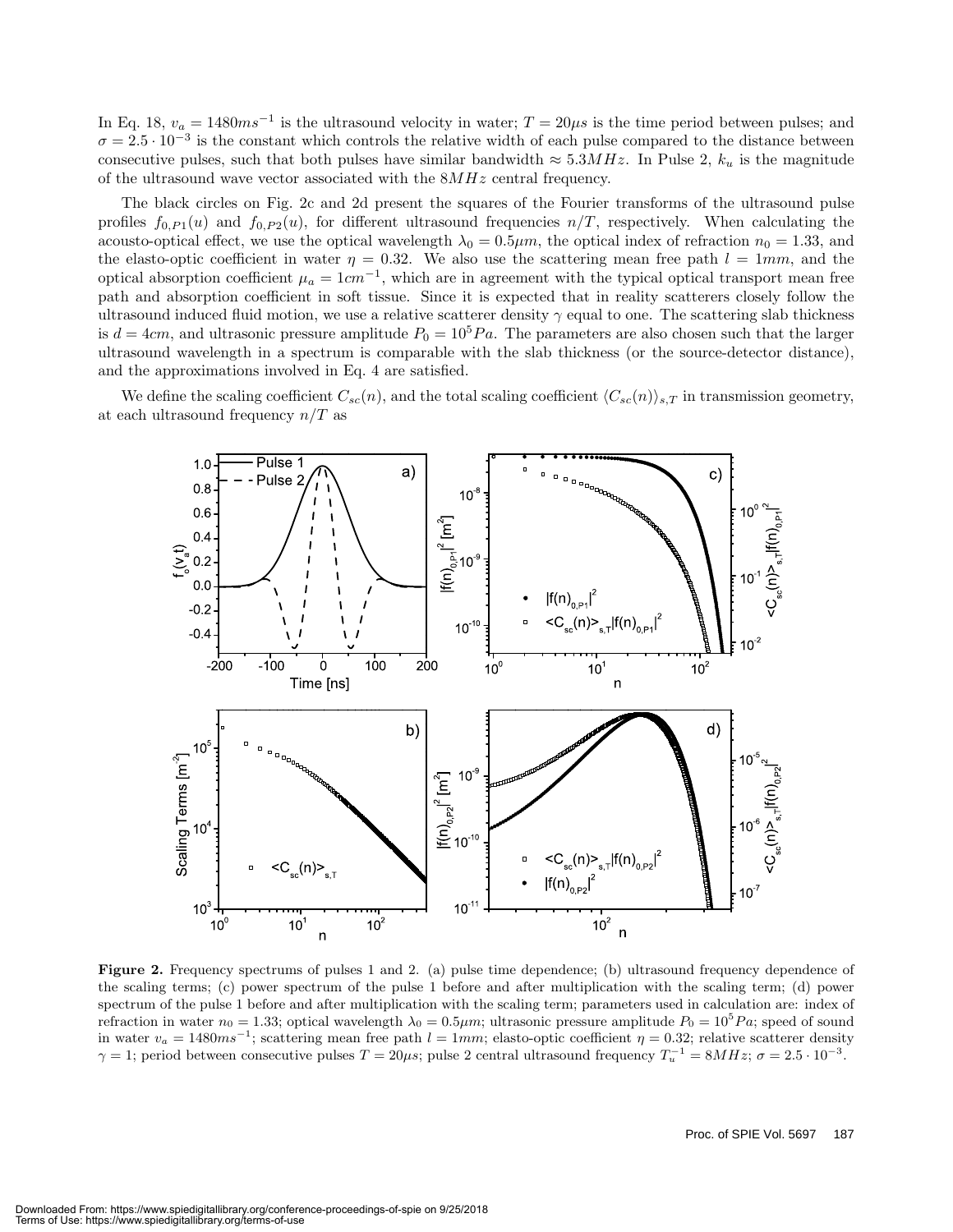$$
C_{sc}(n) |\tilde{f}(\frac{n}{v_a T})|^2 = C_n(n) + C_d(n) + C_{n,d}(n),
$$
\n(19a)

$$
\langle C_{sc}(n) \rangle_{s,T} \left| \tilde{f}(\frac{n}{v_a T}) \right|^2 = \langle C_n(n) \rangle_{s,T} + \langle C_d(n) \rangle_{s,T} + \langle C_{n,d}(n) \rangle_{s,T} . \tag{19b}
$$

The open squares on Fig. 2b) present the frequency dependence of the total scaling coefficient  $\langle C_{sc}(n)\rangle_{s,T}$ , which is the result of the path length averaging of the scaling coefficient  $C_{sc}(n)$ . At each ultrasound frequency, the power spectral density of the acousto-optically modulated intensity is obtained by scaling the power spectral density of the train of pulses with this coefficient. The  $\langle C_{sc}(n)\rangle_{s,T}$  behaves similarly to some  $C_{sc}(n)$  term at the average value of the pathlength s. In a high frequency range, it is inversely proportional to the ultrasonic frequency, and in a low frequency range, depending on the average pathlength value, it might become inversely proportional to the ultrasound frequency square.

The open squares in Fig. 2c and Fig. 2d present the ultrasound frequency dependence of the power spectral density components given by  $|\tilde{f}(n/(v_aT))|^2\langle C_{sc}(n)\rangle_{s,T}$ , in transmission geometry and for the Pulse 1 and Pulse 2 cases, respectively. Compared with the power spectra of the pulse shape functions (black circles), both pulses are attenuated more at the higher ultrasound frequencies due to the decay of the total scaling coefficient  $\langle C_{sc}(n)\rangle_{s,T}$ . Pulse 1 is attenuated strongly at higher frequencies, and it suffers a large reduction in bandwidth. The present theoretical model is not valid for very low values of the  $k<sub>a</sub>l$  product, and the concept of the infinite train of pulses allows us to avoid this part of the spectrum even in a case when the pulse shape function has very low frequency components, as in Pulse 1 case. Consequently, based on this model, it is difficult to predict the spectrum of the optical intensity after interaction with only one pulse with a similar shape. However, based on the presented theoretical derivations, it looks reasonable to us to expect a large bandwidth reduction for a pulse with a spectrum centered at zero frequency. In the case of Pulse 2, the frequency spectrum of the acousto-optically modulated light is slightly broadened for  $\approx 0.3MHz$ , and the central frequency is left-shifted by  $0.7MHz$ . Note also that the value of the total scaling coefficient  $\langle C_{sc}(n)\rangle_{s,T}$  at the central frequency of Pulse 2 is several times smaller than its value at the lowest frequency in the spectrum.

#### **5. CONCLUSION**

In conclusion, we have presented an extension of the theory of acousto-optical modulation of the multiply scattered diffused light toward the small  $k<sub>a</sub>l$  values, where a strong correlation exists between the ultrasound induced optical phase increments associated with different components of the optical path. It is shown that an approximate similarity relation is valid for this extended range of  $k<sub>a</sub>l$  values. For large  $k<sub>a</sub>l$  values, an inverse linear dependence of the modulated signal on the ultrasound frequency is a consequence of the dominating effect of mechanism 2, while in the low  $k<sub>a</sub>l$  range, depending on the particular values of the average number of scattering events along the pathlength, the signal might be little dependent, or even inversely proportional to the square of the ultrasound frequency. The theory is also extended to account for complex scatterer movement in respect to surrounding fluid displacement. It is expected that in a cases involving the commonly used ultrasound pressures in medicine, the movement of the optical scatterers in soft biological tissues should not differ significantly from the movement of the surrounding tissue. In this situation, even for large values of the  $k_a l$  product, a significant correlation between contributions of mechanism 1 and 2 exists. Finally, we derived an analytical solution for acousto-optical modulation when the train of the ultrasound pulses traverses the scattering media. Examples of two characteristic pulse shapes with zero and non-zero central frequencies are presented in the transmission and reflection geometries. It is shown that the ultrasound frequency dependence of the optical phase variations due to mechanisms 1 and 2 produces a nonuniform deviation of the pulse spectra, as well as decay of the modulated light power in the higher ultrasound frequency ranges.

#### **REFERENCES**

1. F. A. Marks, H. W. Tomlinson, and G. W. Brooksby, "A comprehensive approach to brest cancer detection using light: photon localization by ultrasound modulation and tissue characterization by spectral discrimination," in *Proc. Soc. Photo-Opt. Instrum. Eng.*, **1888**, pp. 500–510, 1993.